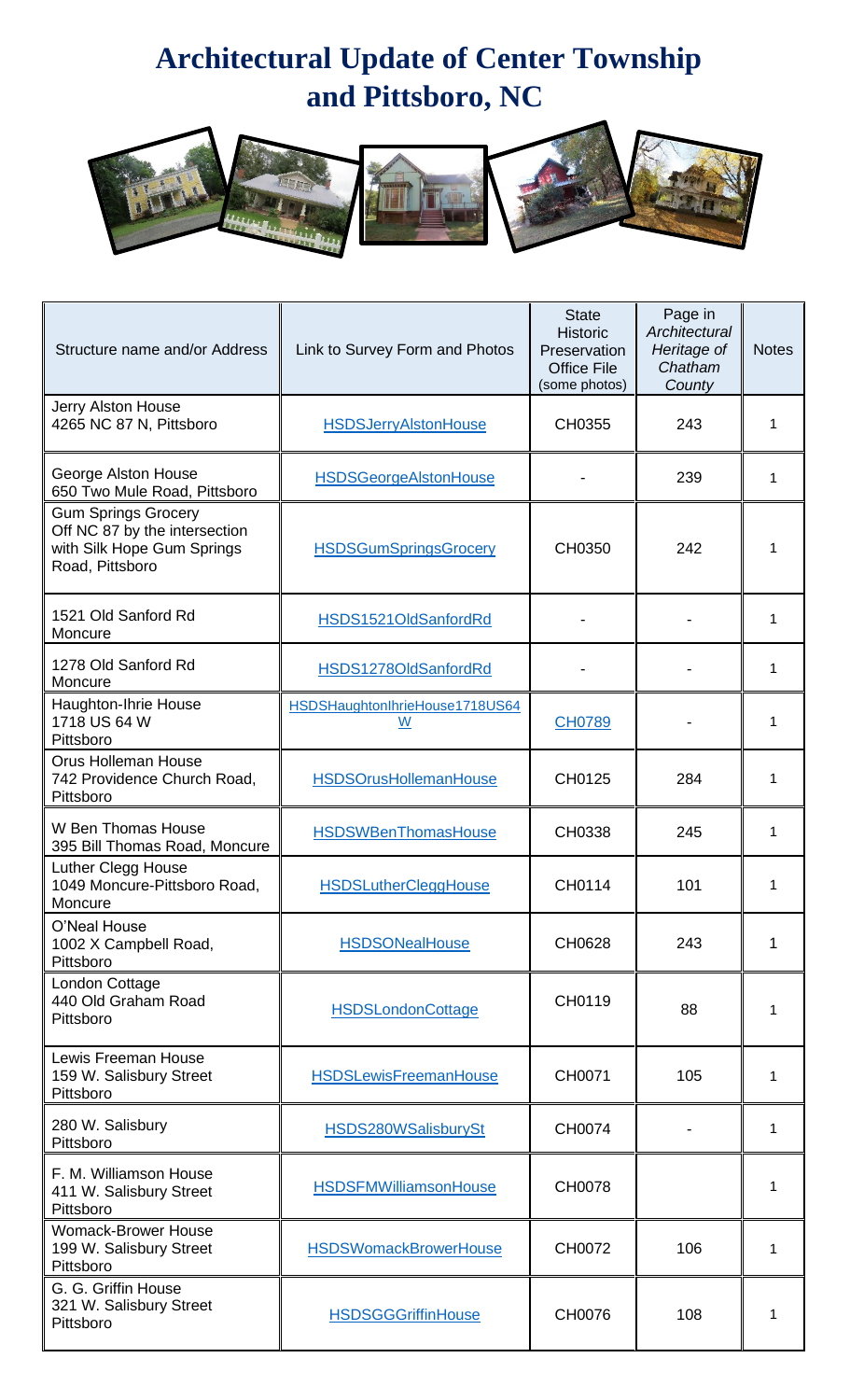| Structure name and/or Address                                                 | Link to Survey Form and Photos         | <b>State</b><br><b>Historic</b><br>Preservation<br><b>Office File</b><br>(some photos) | Page in<br>Architectural<br>Heritage of<br>Chatham<br>County | <b>Notes</b> |
|-------------------------------------------------------------------------------|----------------------------------------|----------------------------------------------------------------------------------------|--------------------------------------------------------------|--------------|
| Haughton-Ihrie House, Pittsboro<br>594 W. Salisbury Street<br>Pittsboro       | <b>HSDSHaughtonIhrieHousePittsboro</b> | CH0082                                                                                 | 116                                                          | 1            |
| G. R. Pilkington House<br>353 Hillsboro Street<br>Pittsboro                   | <b>HSDSGRPilkingtonHouse</b>           | CH0052                                                                                 | 97                                                           | 1            |
| 58 NC 902<br>Pittsboro                                                        | <b>HSDS58NC902</b>                     |                                                                                        |                                                              | 1            |
| 579 West Street<br>Pittsboro                                                  | HSDS579West                            |                                                                                        |                                                              | 1            |
| 540 Sanford Road<br>Pittsboro                                                 | HSDS540SanfordRoad                     |                                                                                        |                                                              | 1            |
| A. P. Terry House<br>465 Pittsboro Elementary Road<br>Pittsboro               | <b>HSDSAPTerryHouse</b>                | CH0112                                                                                 | 120                                                          | 1            |
| <b>Shady Rest Motel</b><br>435 Hillsboro Street<br>Pittsboro                  | <b>HSDSShadyRestMotelandCafe</b>       |                                                                                        |                                                              | 1            |
| Joseph John Jackson Law<br>Office<br>4960 US Hwy 64 West<br>Pittsboro [moved] | JosephJohnJacksonLawOffice             | CH0081                                                                                 | 110                                                          | 1            |
| <b>Bobby Bland House</b><br>165 Lucian Bland Road<br>Pittsboro                | <b>HSDSBobbyBlandHouse</b>             | CH0333                                                                                 | 244                                                          | 1            |
| Denver Thompson House<br>1127 Thompson Street<br>Pittsboro                    | HSDSDenverThompsonHouse                | CH0115                                                                                 | 115                                                          | 1            |
| Kidder-Hatch House<br>1285 Thompson Street<br>Pittsboro                       | <b>HSDSKidderHatchHouse</b>            | CH0118                                                                                 | 115                                                          | 1            |
| <b>Tommy Farrell House</b><br>224 Hanks Chapel Road<br>Pittsboro              | <b>HSDSTommyFarrellHouse</b>           | CH0335                                                                                 | 244                                                          | 1            |
| <b>Pattisol House</b><br>400 Thompson Street<br>Pittsboro                     | <b>HSDSPattisolHouse</b>               | CH0095                                                                                 |                                                              | 1            |
| S. W. Brewer House<br>365 Thompson Street<br>Pittsboro                        | <b>HSDSSWBrewerHouse</b>               | CH0094                                                                                 | 114                                                          | 1            |
| Kelvin (Betty Bell House)                                                     |                                        |                                                                                        | 108                                                          | 3            |
| <b>Blair Filling Station</b><br>548 West Street<br>Pittsboro                  | <b>HSDSBlairFillingStation</b>         | CH0106                                                                                 | 118                                                          | 1            |
| <b>Griffin-White House</b><br>N side 64 at Thompson St.<br>Pittsboro [moved]  | <b>HSDSGriffinWhiteHouse</b>           |                                                                                        | 87                                                           | 2            |
| St. Lawrence House<br>68 S. Small Street<br>Pittsboro [moved]                 | <b>HSDSPatrickStLawrenceHouse</b>      | CH0091                                                                                 | 113                                                          | 1            |
| <b>Thomas Hackney House</b><br>298 E Salisbury Street<br>Pittsboro            | HSDSThomasHackneyHouse                 | CH0068                                                                                 | 103                                                          | 1            |
| <b>McClenahan House</b><br>50 S. Small Street<br>Pittsboro [moved]            | HSDSMcClenahanHouse                    | CH0704 or<br>CH0090                                                                    | 112                                                          | 1            |
| London-Pilkington House<br>157 E. Salisbury Street<br>Pittsboro               | <b>HSDSLondonPilkingtonHouse</b>       | CH0065                                                                                 | 103                                                          | 1            |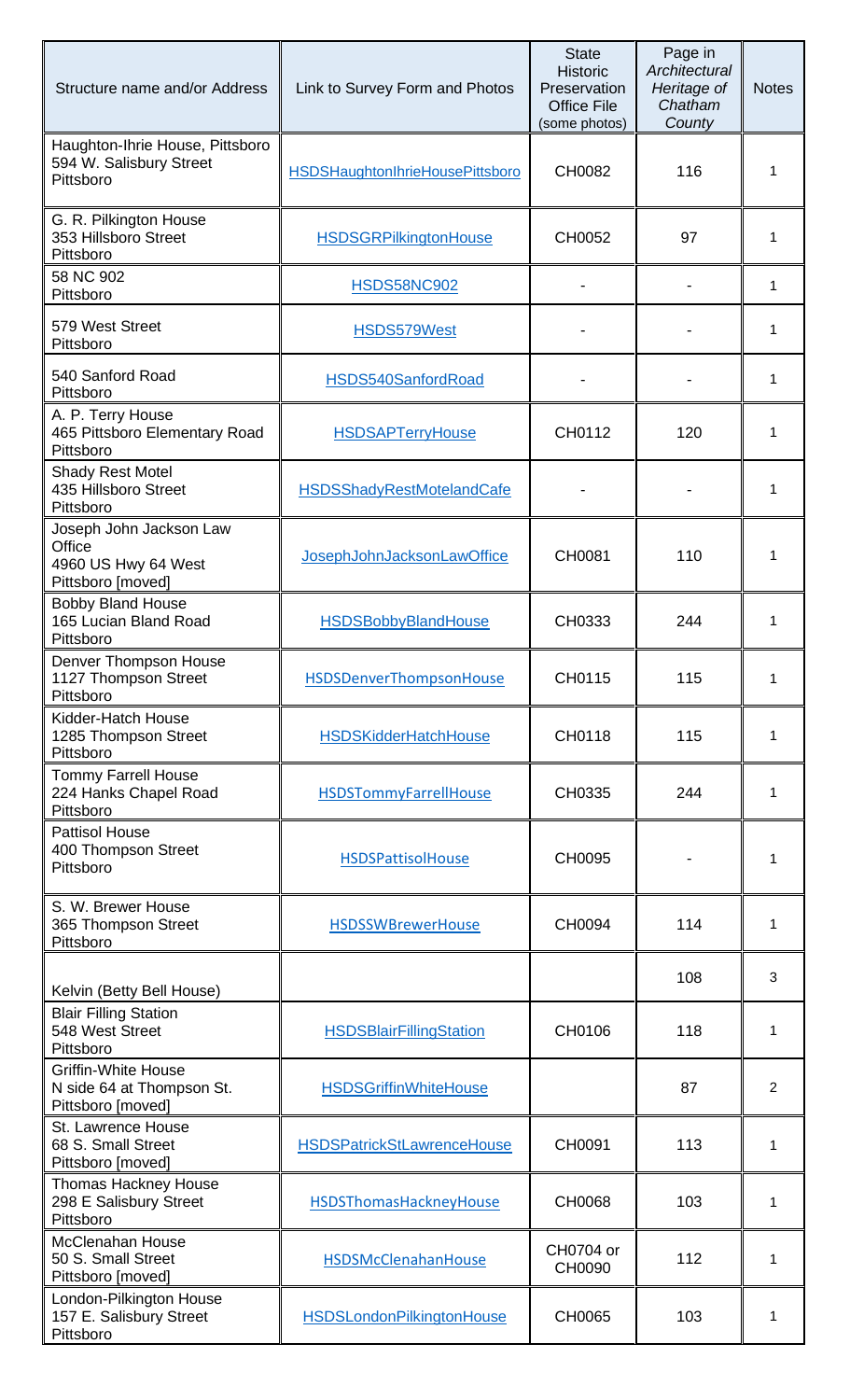| Structure name and/or Address                                                                               | Link to Survey Form and Photos     | <b>State</b><br><b>Historic</b><br>Preservation<br><b>Office File</b><br>(some photos) | Page in<br>Architectural<br>Heritage of<br>Chatham<br>County | <b>Notes</b> |
|-------------------------------------------------------------------------------------------------------------|------------------------------------|----------------------------------------------------------------------------------------|--------------------------------------------------------------|--------------|
| H. H. Coble House<br>117 E. Salisbury Street<br>Pittsboro                                                   | <b>HSDSHLCobleHouse</b>            | CH0063                                                                                 | 102                                                          | 1            |
| <b>Green Womack House</b><br>84 E. Chatham Street<br>Pittsboro                                              | <b>HSDSGreenWomackHouse</b>        | CH0015                                                                                 | 79                                                           | 1            |
| <b>Fike Cottage</b><br>184 East Street<br>Pittsboro                                                         | <b>HSDSFikeCottage</b>             | CH0024                                                                                 | 85                                                           | 1            |
| B. M. Poe House<br>200 East Salisbury Street<br>Pittsboro                                                   | <b>HSDSBMPoeHouse</b>              | CH0066                                                                                 | 103                                                          | 1            |
| 145 E. Salisbury<br>Pittsboro                                                                               | <b>HSDS145ESalisbury</b>           | CH0064                                                                                 |                                                              | 1            |
| <b>Campbell House</b><br>3546 US 15/501 N<br>Pittsboro                                                      | <b>HSDSCampbellHouse</b>           |                                                                                        |                                                              | 1            |
| <b>Clifford Poole House</b><br>119 Launis St.<br>Pittsboro                                                  | <b>HSDSCliffordPooleHouse</b>      | CH054                                                                                  | 98                                                           | 1            |
| Cooper House<br>3146 US 15/501 N<br>Pittsboro                                                               | <b>HSDSCooperHouse</b>             |                                                                                        |                                                              | 1            |
| Former Presbyterian Manse<br>259 Hillsboro Street<br>Pittsboro                                              | <b>HSDSFormerPresbyterianManse</b> | CH0047                                                                                 | 95                                                           | 1            |
| <b>Hatley House</b><br>500 Rock Springs Church Rd.<br>Pittsboro                                             | <b>HSDSHatleyHouse</b>             | CH0825                                                                                 |                                                              |              |
| <b>Milliken House</b><br>191 Dr. Martin Luther King Jr Dr<br><b>Chatham County Fairgrounds</b><br>Pittsboro | <b>HSDSMillikenHouse</b>           |                                                                                        |                                                              | 1            |
| Oldham House<br>145 Oldham Place<br>Pittsboro                                                               | <b>HSDSOldhamHouse</b>             |                                                                                        |                                                              | 1            |
| R. G. Glenn House<br>242 Hillsboro Street<br>Pittsboro                                                      | <b>HSDSRGGlennHouse</b>            | CH0043                                                                                 | 93                                                           | 1            |
| R.R. Gordon House<br>229 Hillsboro Street<br>Pittsboro                                                      | <b>HSDSRRGordonHouse</b>           | CH0045                                                                                 | 94                                                           | 1            |
| Shannonhouse-Nooe House<br>69 Midway Street<br>Pittsboro                                                    | <b>HSDSShannonhouseNooeHouse</b>   | CH0059                                                                                 | 100                                                          | 1            |
| Shannonhouse II<br>88 Lindsey Street<br>Pittsboro                                                           | <b>HSDSShannonhousell</b>          | CH0058                                                                                 | 99                                                           | 1            |
| <b>Terry-Hayes House</b><br>217 Hillsboro Street<br>Pittsboro                                               | <b>HSDSTerryHayesHouse</b>         | CH0042                                                                                 | 93                                                           | 1            |
| <b>Whitaker House</b><br>250 Hillsboro Street<br>Pittsboro                                                  | <b>HSDSWhitakerHouse</b>           | CH0044                                                                                 | 94                                                           | 1            |
| 336 Hillsboro Street<br>Pittsboro                                                                           | HSDS336HillsboroStreet             |                                                                                        |                                                              | 1            |
| 3066 US 15/501 N<br>Pittsboro                                                                               | HSDS3066US15501                    |                                                                                        |                                                              | 1            |
| 85 Midway Street<br>Pittsboro                                                                               | <b>HSDS85Midway</b>                | CH0060                                                                                 |                                                              | 1            |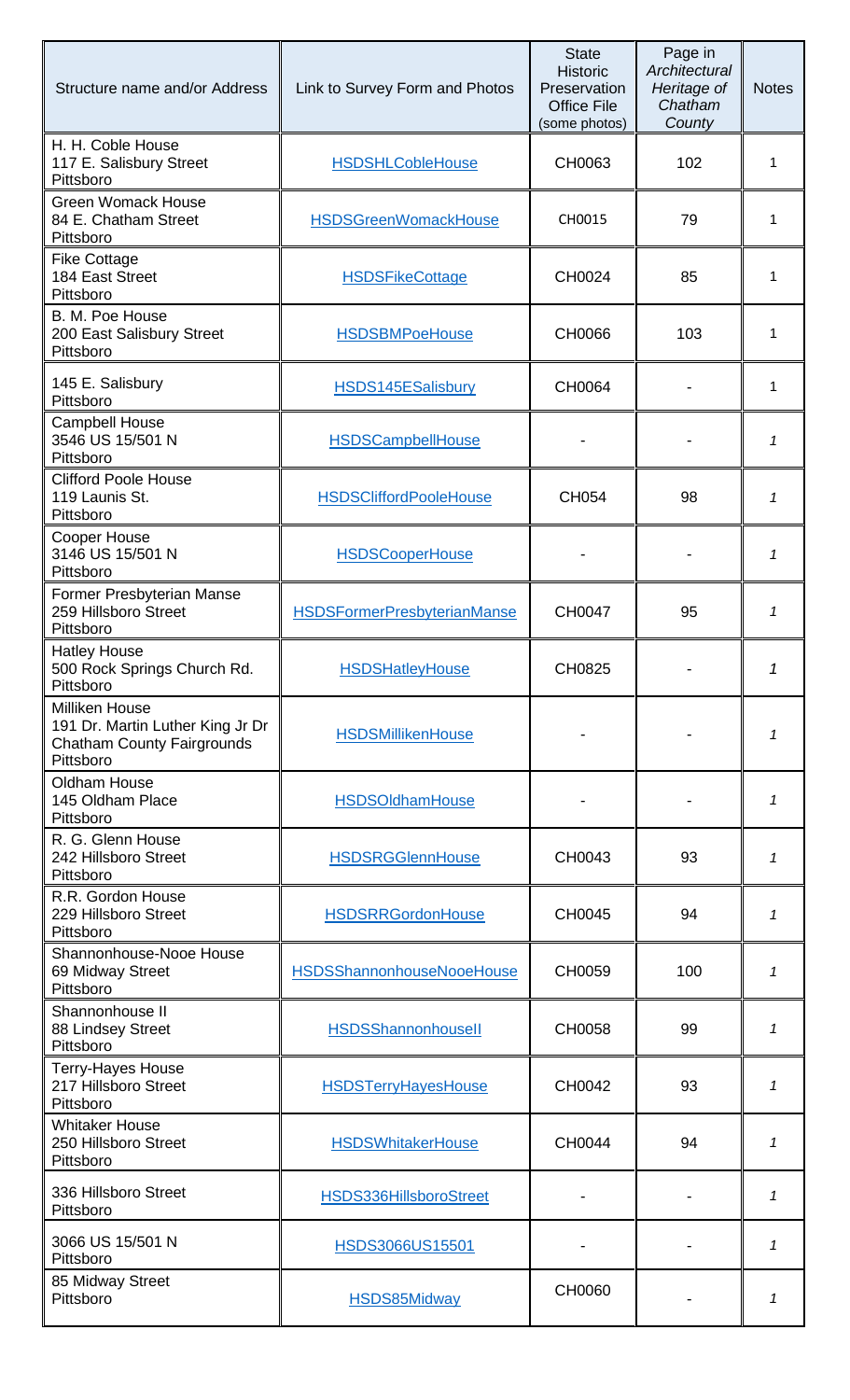| Structure name and/or Address                                                | Link to Survey Form and Photos | <b>State</b><br><b>Historic</b><br>Preservation<br><b>Office File</b><br>(some photos) | Page in<br>Architectural<br>Heritage of<br>Chatham<br>County | <b>Notes</b>   |
|------------------------------------------------------------------------------|--------------------------------|----------------------------------------------------------------------------------------|--------------------------------------------------------------|----------------|
| <b>Reid House</b><br>118 W. Salisbury St.<br>Pittsboro                       | <b>HSDSReidHouse</b>           | <b>CH0070</b>                                                                          | 104                                                          | 1              |
| W. H. Taylor House<br><b>Small Street</b><br>Pittsboro                       |                                |                                                                                        | 79                                                           | $\overline{2}$ |
| Rev. Edward Butler House<br>119 E Chatham Street<br>Pittsboro                |                                |                                                                                        | 80                                                           | $\overline{c}$ |
| <b>Clark House</b><br>505 Credle St<br>Pittsboro                             |                                |                                                                                        | 80                                                           | 2              |
| Pope-Beal House<br>104 East Street<br>Pittsboro [gone]                       |                                |                                                                                        | 81                                                           | 3              |
| Pope-Bynum House<br>106 East Street (Moved)<br>Pittsboro                     |                                |                                                                                        | 81                                                           | 3              |
| <b>Chapin House</b><br>201 East Street<br>Pittsboro                          |                                |                                                                                        | 84                                                           | $\overline{a}$ |
| Double-Entry Tenant House<br>207 East Street                                 |                                |                                                                                        | 85                                                           | 2              |
| Henry H. Fike House<br>211 East Street<br>Pittsboro [gone]                   |                                |                                                                                        | 85                                                           | 3              |
| Former Methodist Parsonage<br>212 East Street<br>Pittsboro                   |                                |                                                                                        | 86                                                           | $\overline{2}$ |
| Fred P. Nooe House<br>213 East Street<br>Pittsboro                           |                                |                                                                                        | 86                                                           | $\overline{2}$ |
| C.C. Hamlet House<br>210 Foushee Street<br>Pittsboro                         |                                |                                                                                        | 88                                                           | $\overline{2}$ |
| <b>Violet Williams House</b><br>202 Fayetteville Street<br>Pittsboro [gone?] |                                |                                                                                        | 87                                                           | 3              |
| Joe Moore House<br>200 Fayetteville Street<br>Pittsboro [gone?]              |                                |                                                                                        | 87                                                           | 3              |
| <b>Hanks Street Law Office</b><br>Pittsboro [gone]                           |                                |                                                                                        | 89                                                           | 3              |
| <b>Hall-London House</b><br>206 Hillsboro Street<br>Pittsboro                |                                |                                                                                        | 91                                                           | $\overline{2}$ |
| <b>Thompson House</b><br>302 Hillsboro Street<br>Pittsboro                   |                                |                                                                                        | 92                                                           | $\overline{2}$ |
| Sike Johnson House<br>304 Hillsboro Street<br>Pittsboro                      |                                |                                                                                        | 93                                                           | 2              |
| <b>Edward Dowd House</b><br>314 Hillsboro Street<br>Pittsboro                |                                |                                                                                        | 94                                                           | $\overline{2}$ |
| W. Reid Thompson House<br>319 Hillsboro Street<br>Pittsboro                  |                                |                                                                                        | 95                                                           | 2              |
| <b>Wade Barber House</b><br>321 Hillsboro Street<br>Pittsboro                |                                |                                                                                        | 95                                                           | 2              |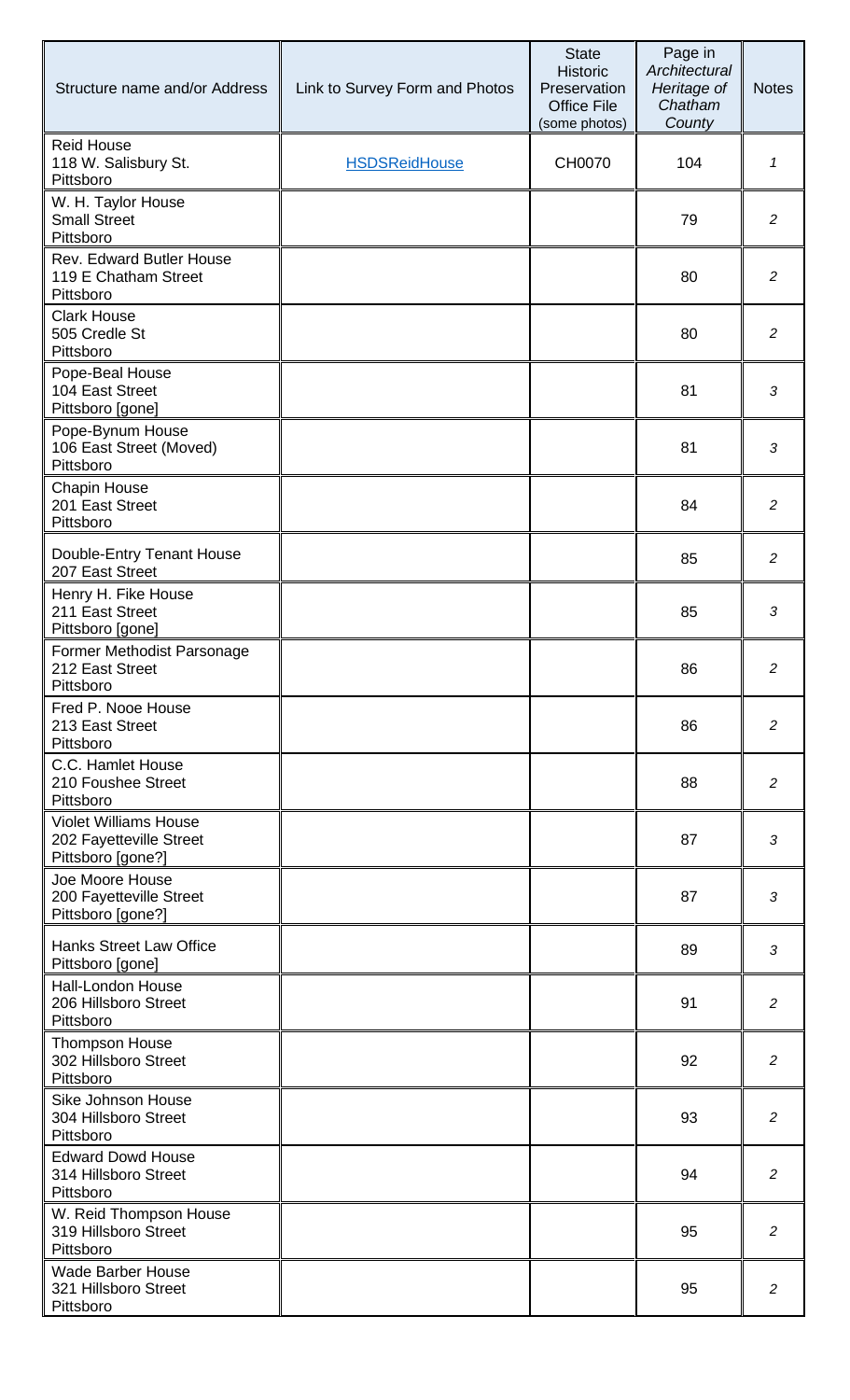| Structure name and/or Address                                                  | Link to Survey Form and Photos | <b>State</b><br><b>Historic</b><br>Preservation<br><b>Office File</b><br>(some photos) | Page in<br>Architectural<br>Heritage of<br>Chatham<br>County | <b>Notes</b>   |
|--------------------------------------------------------------------------------|--------------------------------|----------------------------------------------------------------------------------------|--------------------------------------------------------------|----------------|
| Moore-Manning House<br>400 Hillsboro Street<br>Pittsboro                       |                                |                                                                                        | 96                                                           | $\overline{2}$ |
| <b>Chatham Mill House</b><br>500 Hillsboro Street<br>Pittsboro                 |                                |                                                                                        | 97                                                           | $\overline{2}$ |
| <b>Belmont AME Zion Church</b><br><b>US 15-501 North</b><br>Pittsboro [gone]   |                                |                                                                                        | 97                                                           | 3              |
| Shannonhouse III<br><b>Lindsay Street</b><br>Pittsboro                         |                                |                                                                                        | 98                                                           | $\overline{2}$ |
| Frank Upchurch House<br>113 Lindsay Street<br>Pittsboro                        |                                |                                                                                        | 99                                                           | 2              |
| Manly Law Office<br><b>Masonic Street</b><br>Pittsboro                         |                                |                                                                                        | 99                                                           | 2              |
| <b>Bill Tatum House</b><br>118 Midway Street<br>Pittsboro                      |                                |                                                                                        | 100                                                          | $\overline{2}$ |
| J. L. Griffin House<br>114 East Salisbury Street<br>Pittsboro                  |                                |                                                                                        | 102                                                          | $\overline{2}$ |
| <b>Reid House</b><br>200 West Salisbury Street<br>Pittsboro                    |                                |                                                                                        | 104                                                          | $\overline{c}$ |
| <b>Woodson Lea Powell House</b><br>400 West Salisbury Street<br>Pittsboro      |                                |                                                                                        | 107                                                          | $\overline{2}$ |
| St Bartholomew's Church<br>210 West Salisbury Street<br>Pittsboro              |                                |                                                                                        | 106                                                          | $\overline{c}$ |
| Henry Adolphus London House<br>508 West Salisbury Street<br>Pittsboro          |                                |                                                                                        | 109                                                          | $\overline{2}$ |
| J. F. Alston House<br>100 Small Street<br>Pittsboro                            |                                |                                                                                        | 111                                                          | $\overline{2}$ |
| London-Hatcher House<br>102 Small Street<br>Pittsboro                          |                                |                                                                                        | 111                                                          | $\overline{2}$ |
| London-Thomas House<br>103 Small Street<br>Pittsboro                           |                                |                                                                                        | 112                                                          | $\overline{2}$ |
| Captain John Crump House<br>111 South Street<br>Pittsboro                      |                                |                                                                                        | 112                                                          | $\overline{2}$ |
| J. Atlas Farrell House<br>415 Thompson Street                                  |                                |                                                                                        | 115                                                          | $\overline{2}$ |
| <b>Pittsboro United Methodist</b><br>Church<br><b>West Street</b><br>Pittsboro |                                |                                                                                        | 116                                                          | $\overline{2}$ |
| L. N. Womble House<br>110 West Street<br>Pittsboro                             |                                |                                                                                        | 117                                                          | 2              |
| <b>Jackson Tenant House</b><br>209 West Street<br>Pittsboro [gone]             |                                |                                                                                        | 117                                                          | 3              |
| Doc Griffin House<br>506 West Street<br>Pittsboro                              |                                |                                                                                        | 117                                                          | $\overline{2}$ |